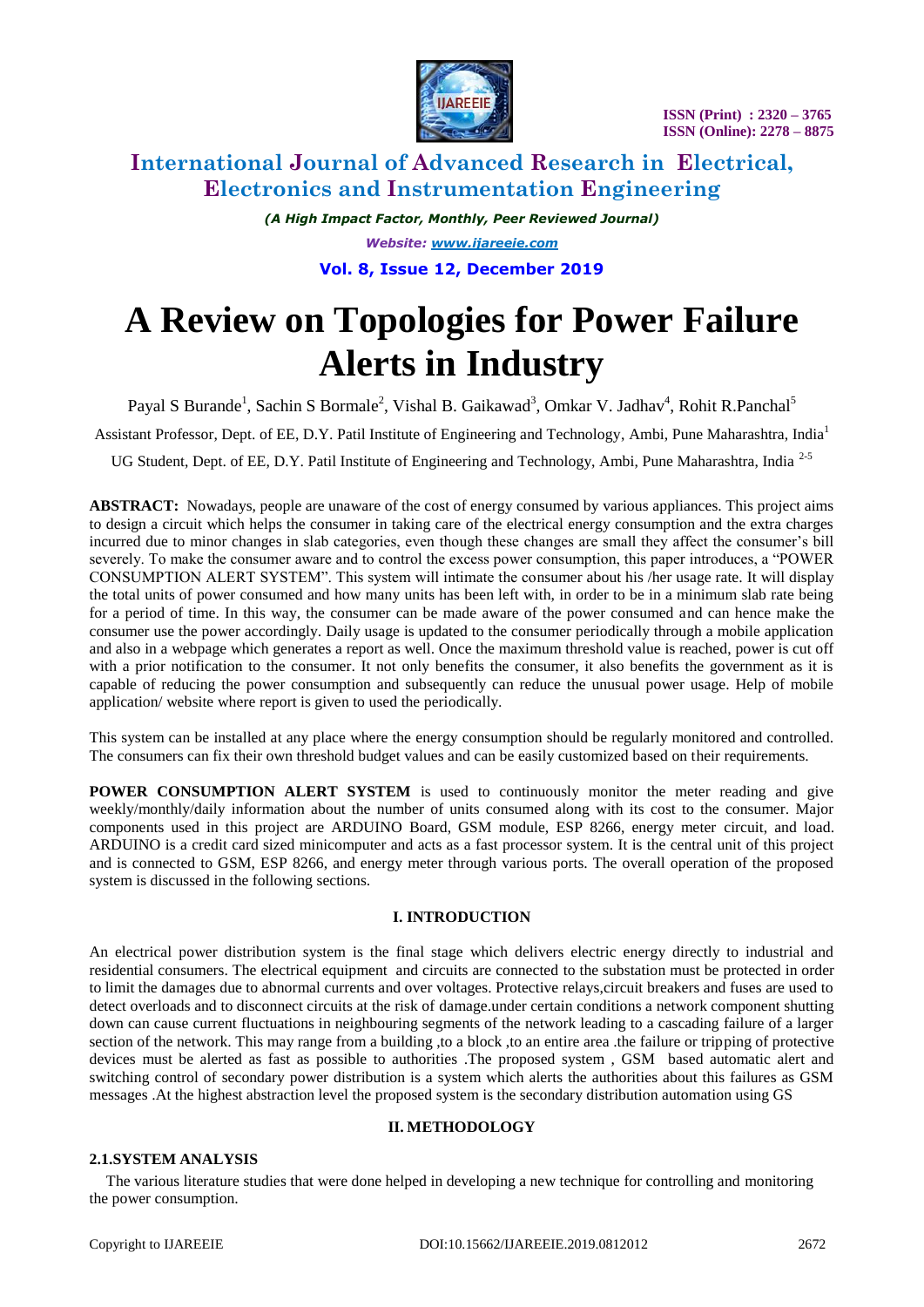

# **International Journal of Advanced Research in Electrical, Electronics and Instrumentation Engineering**

*(A High Impact Factor, Monthly, Peer Reviewed Journal)*

*Website: [www.ijareeie.com](http://www.ijareeie.com/)*

# **Vol. 8, Issue 12, December 2019**

#### **2.1.1 Issues in the existing system:**

- **No cost reduction mechanism:**In the existing electrical system, there is no control over the cost exerted towards electricity and the daily consumption is not known. As a result of this, the slab rates are doubled and this leads to a high bill amount. A power cut off is the only solution for the cost reduction.
- **ii. Electricity usage is not monitored:**There is no awareness for the electricity usage in our day to day life. Only a total consumption can be measured in this system. Slab rate changes cannot be determined and measured in the existing energy meters. Only the Bi-monthly consumption is determined.
- **iii. Energy consumption is not notified:**User is not notified regarding the usage of current. Even if the user consumes higher units of current, there is no notification message or alert given which is a major disadvantage. If the user is notified in prior about the electricity usage the consumption can be reduced which in turn will drastically reduce the price as well.

### **2.2. PROPOSED SYSTEM:**

This project is aimed to design a circuit which helps the consumer to monitor the electrical energy consumption and protect him/her from the extra charges incurred due to minor changes in slab categories, since even small changes can affect the bill at a high rate. In this project, electricity usage is updated periodically that is read from the energy meter and then sent to ARDUINO. The energy values once taken from the energy meter are digitized and processed with the help of a micro controller. The micro controller that we use here is ARDUINO. The cost value for the corresponding energy value is determined and the threshold cost value is fixed for which the consumption level increase is notified to the user. Daily consumption cost will be updated to the user through SMS and graph will be generated in an online application on a daily, weekly and monthly basis. The problem of overload can also be monitored. When the circuit is overloaded, the difference in consumption is also analysed. This deviation from the normal value is notified to customer to prevent tripping of the breakers or blowing of fuses.

#### **III. SYSTEM DESCRIPTION**

The proposed system is described with the help of an architecture diagram and its module description.

#### **3.1. Hardware Requirements:**

#### 3.1.1. **Energy meter**

An electricity meter is a device that measures the amount of electric energy consumed by a residence, business, or any electrically powered device. There are two types of meters - electromechanical and electronic. The most commonly used electricity meter is the electromechanical induction watt-hour meter. The electromechanical induction meter operates by counting the revolutions of a nonmagnetic but electrically conductive metal disc. The speed of rotation of the disc is proportional to the power passing through the meter. The number of revolutions is thus proportional to the energy consumed. Electronic meters display the energy used on an LCD or an LED display. Electronic meters can also record parameters of the load and supply instantaneous and maximum rate of usage demands, voltages, power factor and reactive power used etc. The energy meter that is used is a single phase (AC), KWH, static energy meter .It has four LED indications which indicate phase, reversed current, earthed load and watt-hour. Its operating voltage range is between 140V-300V.

#### **3.1.2 Arduino**

The ARDUINO is an open source platform that provides microcontroller kits that can be used to build digital, interactive devices. The ARDUINO is easy-to-use and inexpensive. It has 14 digital input/output pins, 6 analog inputs, a 16 MHz ceramic resonator, a USB connection, a power jack, an ICSP header, a 2KB RAM and a reset button.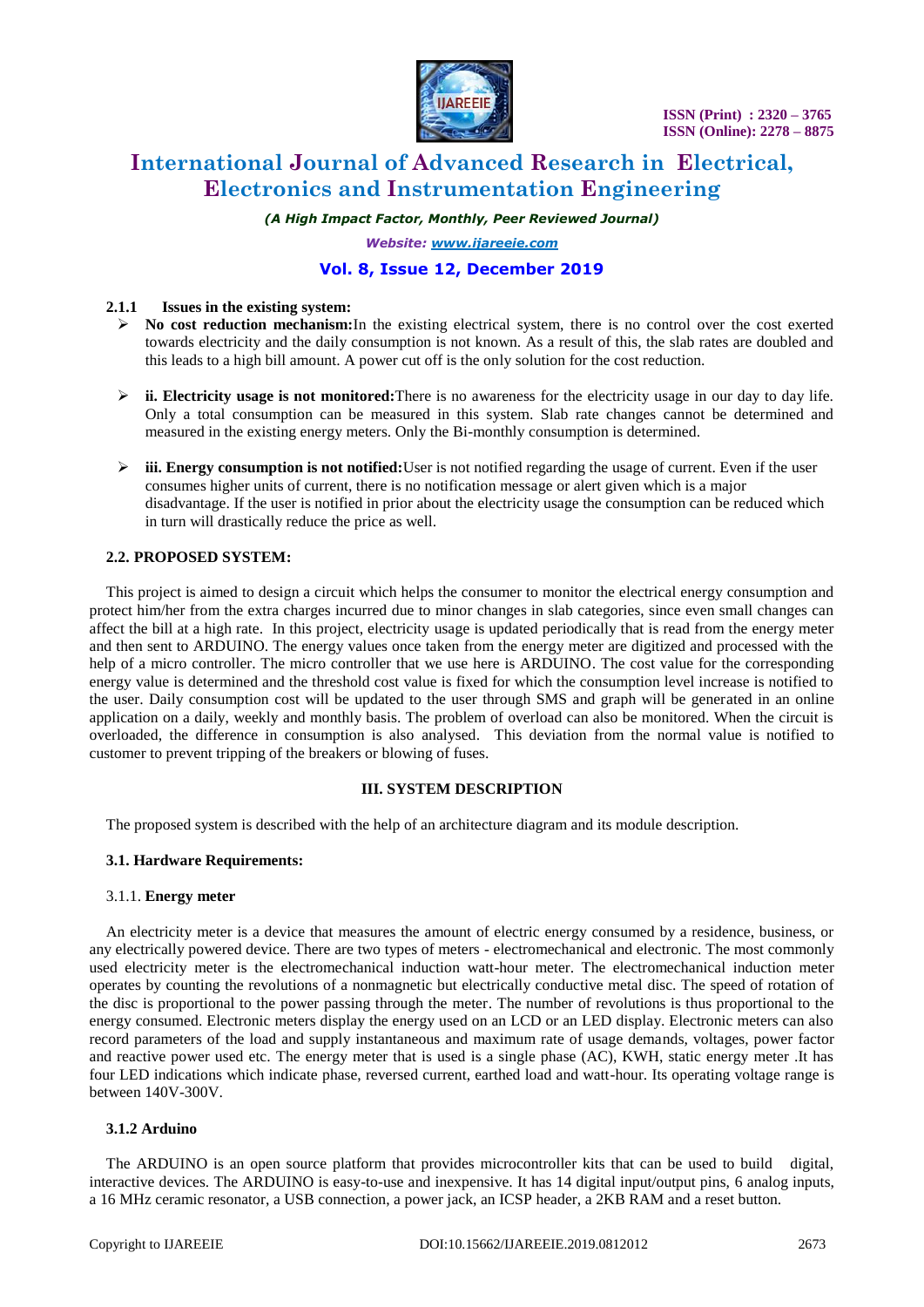

# **International Journal of Advanced Research in Electrical, Electronics and Instrumentation Engineering**

*(A High Impact Factor, Monthly, Peer Reviewed Journal)*

*Website: [www.ijareeie.com](http://www.ijareeie.com/)* **Vol. 8, Issue 12, December 2019**



**Fig-1** Arduino UNO Board

## **3.1.3. Optocoupler**

The Optocoupler IC is an electronic component that uses a light sensitive interface to interconnect two separate electrical circuits. In this application, the IC is used to detect electrical impulses from the energy meter. This ensures complete safety when one circuit switches the either one by isolating both the circuits



**Fig-2**Optocoupler

### **3.1.4. Arduino GSM module**

The GSM is a worldwide, cellular technology that is the most widely used today. This shield allows an ARDUINO board to receive and send SMS, connect to the internet and make voice calls. The GSM works in the 900MHz band (Asia).



**Fig-3** GSM Module

# **3.1.5. ESP8266**

The ESP 8266 is a low-cost, Wi-Fi chip that uses a TCP/IP stack. It has a memory that is divided into 64KB for instructions and 96KB for data. It requires 3.3V power supply.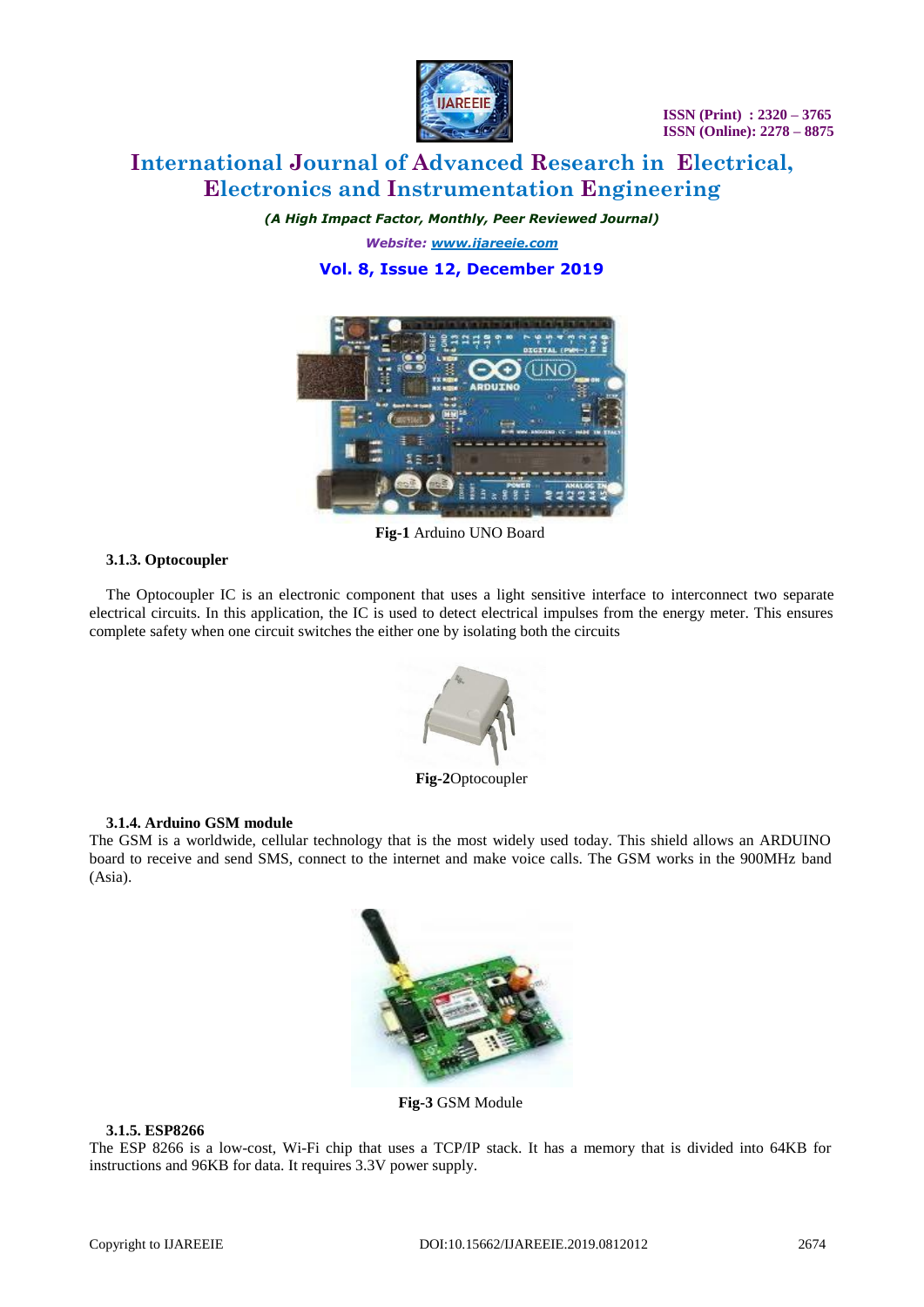

# **International Journal of Advanced Research in Electrical, Electronics and Instrumentation Engineering**

*(A High Impact Factor, Monthly, Peer Reviewed Journal)*

*Website: [www.ijareeie.com](http://www.ijareeie.com/)* **Vol. 8, Issue 12, December 2019**



**Fig-4** ESP 8266 WIFI

### **3.1.6. Relay**

A relay is an electrically operated switch that consists of an electromagnet and is operated by a small electric current andthat can turn off a larger electric current. The relay used here is a 5V, single channel relay and is easily compatible with the ARDUINO. It has three connections – Common (COM), Normally Open (NO), Normally Closed (NC) brought out to 3 pin screw terminals.



**Fig-5** Relay

### **3.2. Software Requirements:**

#### **3.2.1. Arduino GSM module**

The ARDUINO IDE is a cross-platform, easily extensible environment written in java. This helps in uploading the code to the ARDUINO UNO board.

### **3.3. SYSTEM ARCHITECTURE:**



#### **Fig-6** Architecture diagram

 An AC source is given to the electric energy meter and from this the load is connected to the ARDUINO board via a relay switch. The fourth LED of the energy meter is given to one of the digital pins of ARDUINO. This is done with the help of an Optocoupler IC in order to ensure safety to both the circuits. The ARDUINO in turn is connected to the Wi-Fi module and the GSM module. The ESP8266 is interfaced with the cloud storage using a cloud API (Thingspeak). This can be updated and viewed in graphical formats. The GSM module is used to send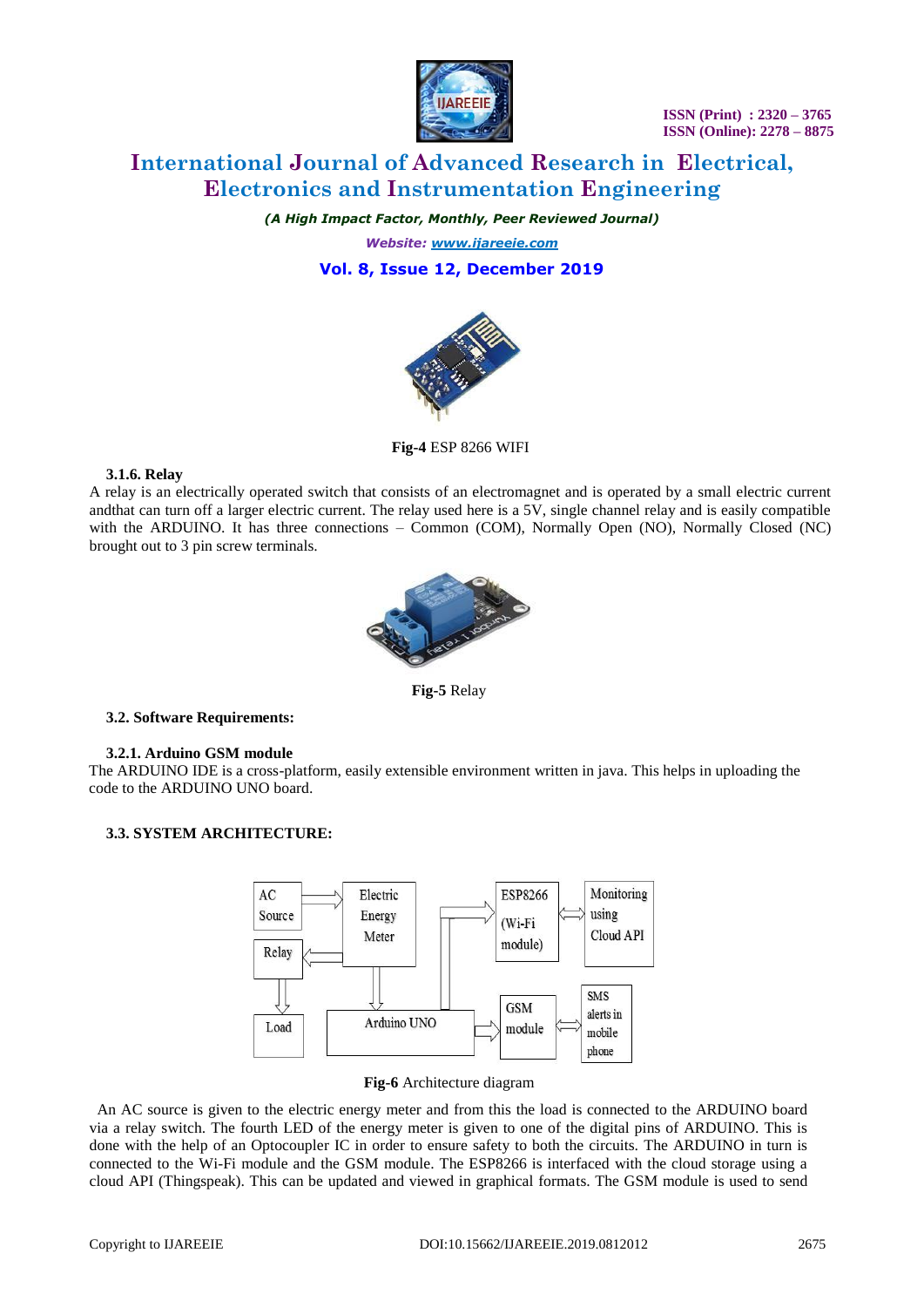

# **International Journal of Advanced Research in Electrical, Electronics and Instrumentation Engineering**

*(A High Impact Factor, Monthly, Peer Reviewed Journal)*

*Website: [www.ijareeie.com](http://www.ijareeie.com/)*

# **Vol. 8, Issue 12, December 2019**

and receive messages via a mobile network to give daily alerts. A relay switch is connected with the ARDUINO and the load which is used to shut off the circuit incases with overload.

### **3.4. MODULE DESCRIPTION :**

#### **3.4.1. Reading the pulse:**

The watt-hour LED in the energy meter blinks 3200 times for every KWH. This LED indication is used to measure the electricity that is being consumed. This LED blinks using the electrical impulse that arises when electricity is consumed. This impulse is given as input to the Optocoupler IC .The output of the IC is given as the input to the digital pin 13 of ARDUINO. With the help of a counter, the number of impulses can be calculated and hence the amount of energy consumed can be measured as follows:

The pulse from the meter is used to interface it with the microcontroller. Further, the delay between the pulses is used to calculate the charge per unit. After every 0.3125 watt, the energy meter glows the LED (calibrate) once. So, if a 100 watt bulb is used for a minute then the pulse will blink 5 times in a minute. And this is calculated using the given formula.

Pulse= (Pulse rate of Meter\* watt \* 60) /  $(1000 * 3600)$ 

If the pulse rate of a meter is 3200 imp and power consumed is 200W, then Pulse =  $(3200 * 200 * 60) / (1000 * 3600)$ 

 $= 10.666666$  per minute=~6400 Pulses will occur in an hour.

Now, from this the electricity consumed per LED blink is calculated as follows

One pulse (watt) =  $200\overline{\smash{\big)}\,640}$ =0.3125

(i.e.) 0.3125W of power is consumed in a single pulse.

The calculation of units is given below:

Unit = (energy for one pulse (electricity))\*number of pulses  $/ 1000$ 

If, One pulse  $= 0.3125$  watt

Pulses in 1 hour  $= 3200$ 

Then Unit will be

Unit =  $(0.3125 * 3200)/1000=1$ KWH

Now, if the cost for one unit is Rs.7 then for a single pulse the cost will be

Single pulse  $cost = (7 * one pulse energy consumed) / 1000$ 

Single pulse  $cost = (7 * 0.3125) / 1000$ 

Single pulse  $cost = Rs.0.0021875$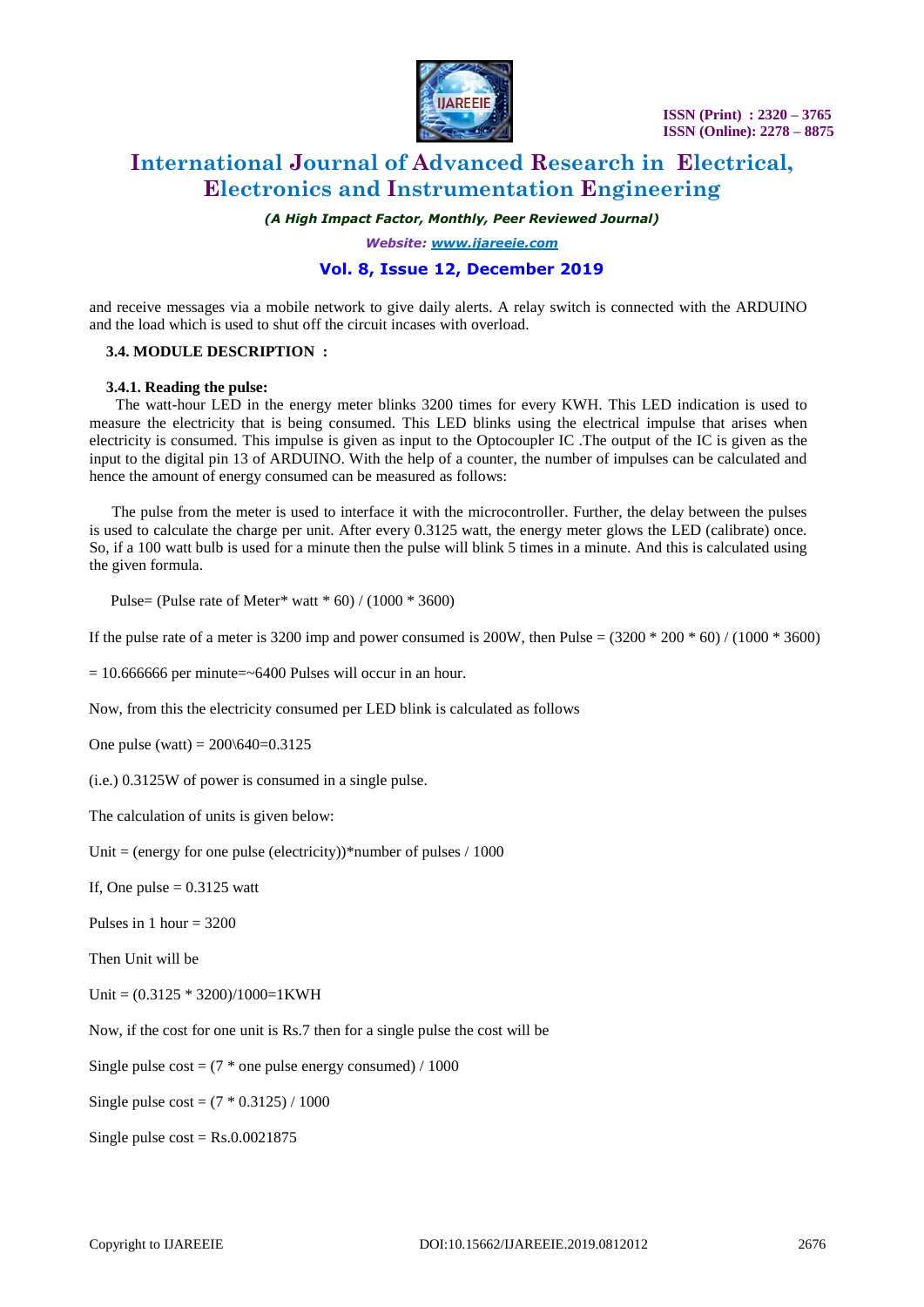

# **International Journal of Advanced Research in Electrical, Electronics and Instrumentation Engineering**

*(A High Impact Factor, Monthly, Peer Reviewed Journal)*

*Website: [www.ijareeie.com](http://www.ijareeie.com/)*

# **Vol. 8, Issue 12, December 2019**

#### **3.4.2. Connecting the Arduino with WIFI :**

The ESP 8266 Wi-Fi module is used to connect the ARDUINO with a Wi-Fi network. It is placed over a baseboard. The  $R_x$  and  $T_x$  pins of the ESP8266 are connected to the digital input of ARDUINO. Now, using the AT command the connections are verified. Some other commands are used to list the available networks and connect it to a network respectively. This is done after the memory is flashed. A TCP/IP connection is setup by the module. The protocol being used for communication is the Message Queue Telemetry Transport (MQTT). It runs over the TCP and also supports publish/subscribe architecture. MQTT was released by IBM and targets lightweight M2M communication. It is used for a constrained Internet of Things devices and low-bandwidth with high-latency or unreliable networks. Because MQTT specializes in lowbandwidth, high-latency environments, it is an ideal protocol for machine-tomachine (M2M) communication.

#### **3.4.3. Daily alerts via SMS :**

The GSM module (SIM300) is connected to the ARDUINO board and serves as a medium to send SMS regarding the daily consumption values. This is sent at the end of each day (24 hour delay) to the mobile number to which the message has to be hardcoded.

#### Interfacing SIM300 with ATmega32:

The GSM module SIM300 is interfaced with ATmega32 through UART port. Serial communication takes place between these two components. ATmega32 can be programmed either by using Assembly language or using C programming. SIM300 is accessed using AT commands. AT commands are the instructions given to a modem to control it and AT marks the beginning of a command line. Some of the commonly used AT commands are AT+CWLAP, AT+CWJAP="*network\_name*","*password*", etc.

#### **3.4.4. Clouds storage:**

The values that are collected by the Wi-Fi module are then sent to an open source Internet of Things application and API which can be used to store and retrieve data from things using HTTP via the internet. The API being used here is "Thingspeak". This API allows to create separate channels through which the data could be collected and stored. The only step for registration is logging in using an email ID. After this, the user can create his own channel. The user is then provided with the channel ID, API keys and other facilities like Data Export/Import, etc.

#### **3.4.5.Monitiring the consumption via web or phone :**

Once the values are passed through the channel, a graph is generated with user definedproperties. This graph is dynamic with some amount of delay. The updated changes can be viewed using web application and/or using the widget that is readily available. Threshold values for both upper and lower limits can be set and notifications can be made if these are exceeded. The hourly, weekly, monthly, yearly consumptions can be viewed. The channel can be cleared as and when needed.

#### **3.4.6.Preventing overload across the circuit :**

The overload across the circuit can be identified using the delay difference across the pulse in the energy meter. The delay difference of the circuit without any overload is the constant value which can be hardcoded. If any deviation from the usual delay difference occurs then the overload is identified and a total power cut off is done with the help of a delay.